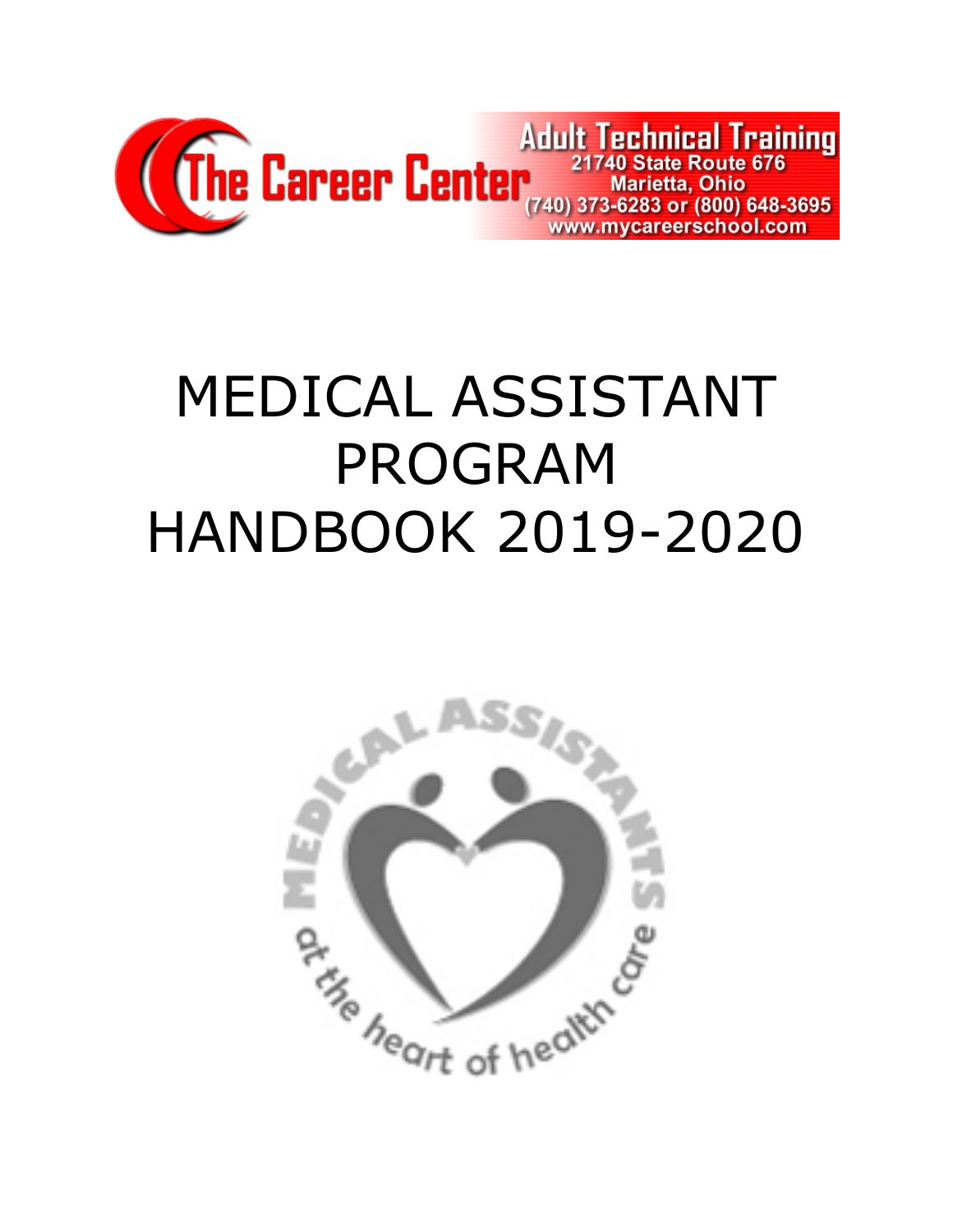Dear Prospective Student,

Thank you for your interest in The Career Center—Adult Technical Training and our Medical Assistant Program. We know you have a choice when it comes to your education, and I hope you will consider attending The Career Center. Enclosed, you will find information regarding our Medical Assistant Program to assist you in making your decision.

This handbook is intended to provide general information about our program, as well as guide you through the application process. Although there is a great deal of information, it is presented in an easy-to-follow format.

Health care professionals are in high demand. Medical Assistant can be a rewarding career choice. We believe the Medical Assistant Program at The Career Center—Adult Technical Training is one of the best in the area with dedicated faculty and excellent facilities.

As you consider one of the most important decisions of your life, you will find The Career Center—Adult Technical Training Medical Assistant as the next step for you. If you have any questions or would like additional information, please feel free to contact us at 740-373-6283.

Sincerely, The Career Center—Adult Technical Training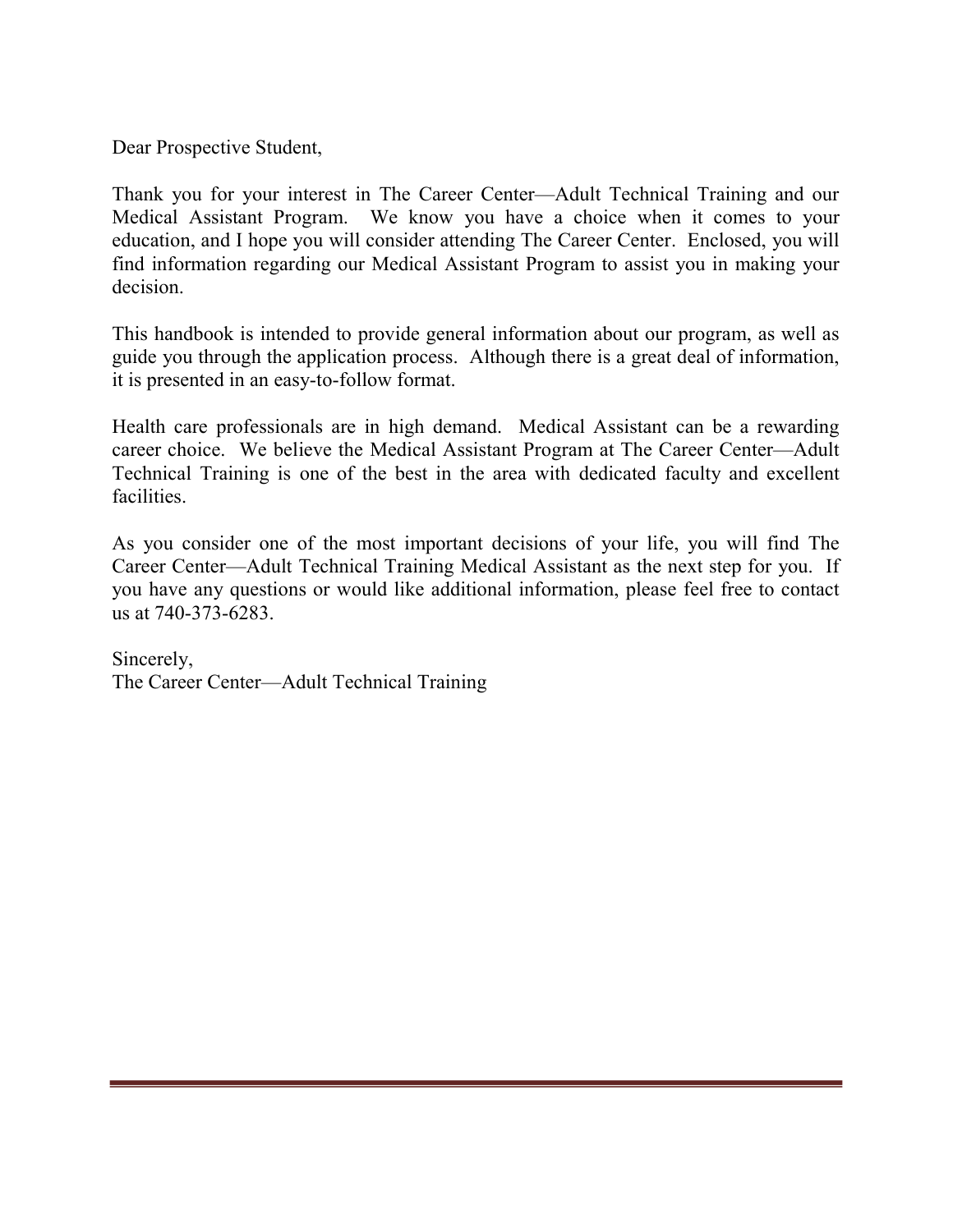#### What is a CMA (AAMA)?

The demands of health care delivery are greater than ever.

In the specialized world of health care, one versatile professional stands out: the CMA (AAMA). This credential represents a Certified Medical Assistant (CMA) who has achieved certification through the American Association of Medical Assistants (AAMA). The CMA (AAMA) is in greater demand than ever.

Medical assistants are the only allied health professionals specifically trained to work in ambulatory settings, such as physicians' offices, clinics, and group practices. This **multi-skilled** personnel can perform administrative and clinical procedures. Physicians value this unique versatility more and more, as managed care compels them to contain costs and manage human resources efficiently. Not surprisingly, the demand for medical assistants is expanding rapidly.

What sets the CMA (AAMA) apart among medical assistants is the *certification*. A medical assistant first earns the CMA (AAMA) credential by passing a rigorous examination that requires a thorough, broad, and current understanding of health care delivery.

Then, the CMA (AAMA) must renew the credential every 60 months. This means keeping abreast of new developments in the health care delivery field by participating in approved continuing education study programs, reading authoritative texts, and networking with other medical assistants who are certified. Health care delivery is changing every day. The CMA (AAMA) keeps changing with it.

#### Discover the CMA (AAMA) Advantage

When you become a medical assistant, you will work in a challenging, changing, rewarding profession.

So, why go to the trouble of becoming certified?

Certification means a professional edge. It means greater prestige among peers and employers.

It means better job security and greater career advancement opportunities.

Managed care compels doctors to seek professionals, so many employers of allied health personnel insist that their medical assistants be Certified Medical Assistants (CMAs) who have achieved certification through the American Association of Medical Assistants (AAMA). Why?

To earn the CMA (AAMA) credential, you must enroll in a medical assisting program accredited by either the Commission on Accreditation of Allied Health Education Programs (CAAHEP) or the Accrediting Bureau of Health Education Schools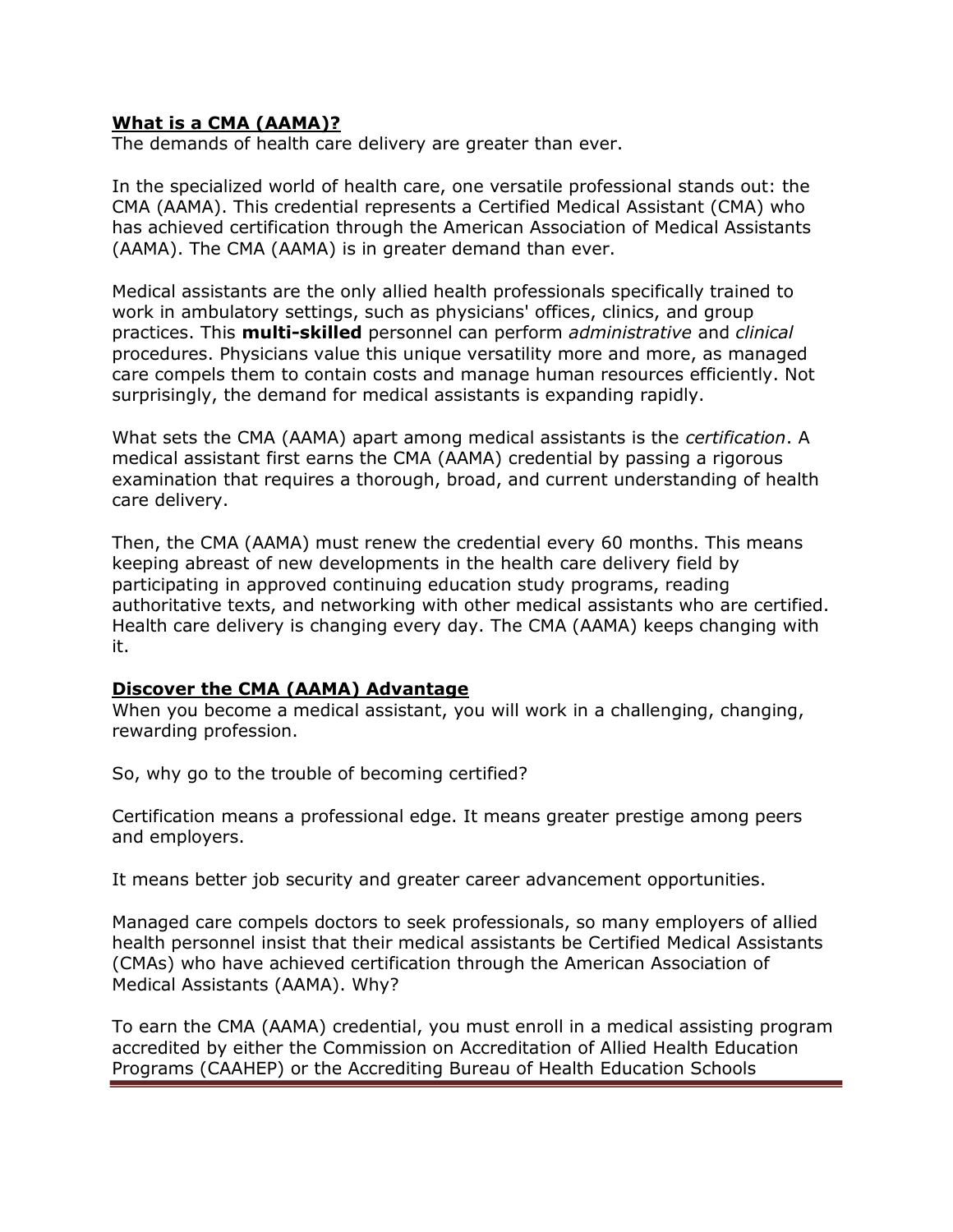(ABHES). You will attain academic and clinical training in a variety of areas, including...

- Human anatomy, physiology, and pathology
- Medical terminology
- Recordkeeping and accounting
- Coding and insurance processing
- Laboratory techniques
- Clinical and diagnostic procedures
- Pharmacology
- Medication administration
- First aid
- Office practices
- Patient relations
- Medical law and ethics

Once you graduate from the program, you must successfully complete the rigorous CMA (AAMA) Certification Examination.

Achieving the credential demonstrates two important things to your employer: First, you possess exceptionally broad, thorough knowledge of the field in which you're working. Second, you care enough about your profession to attain that knowledge.

#### Better job opportunities and pay

As one of the fastest-growing allied health care careers, medical assisting offers terrific opportunities for advancement. Medical assistants with certification can advance to the office manager, clinical supervisor, or qualify for a variety of administrative support occupations. Some medical assistants choose to teach medical assisting. Others choose to obtain a bachelor's degree in human services, health promotion, or health services management, to name a few.

Medical assistants with certification are paid competitive wages and can receive valuable benefits. More importantly, they have the satisfaction of knowing that they are helping others and making a positive difference in people's lives.

Another reason to get certified is that the CMA (AAMA) credential goes wherever you go. This credential is a national certification recognized by employers across the country.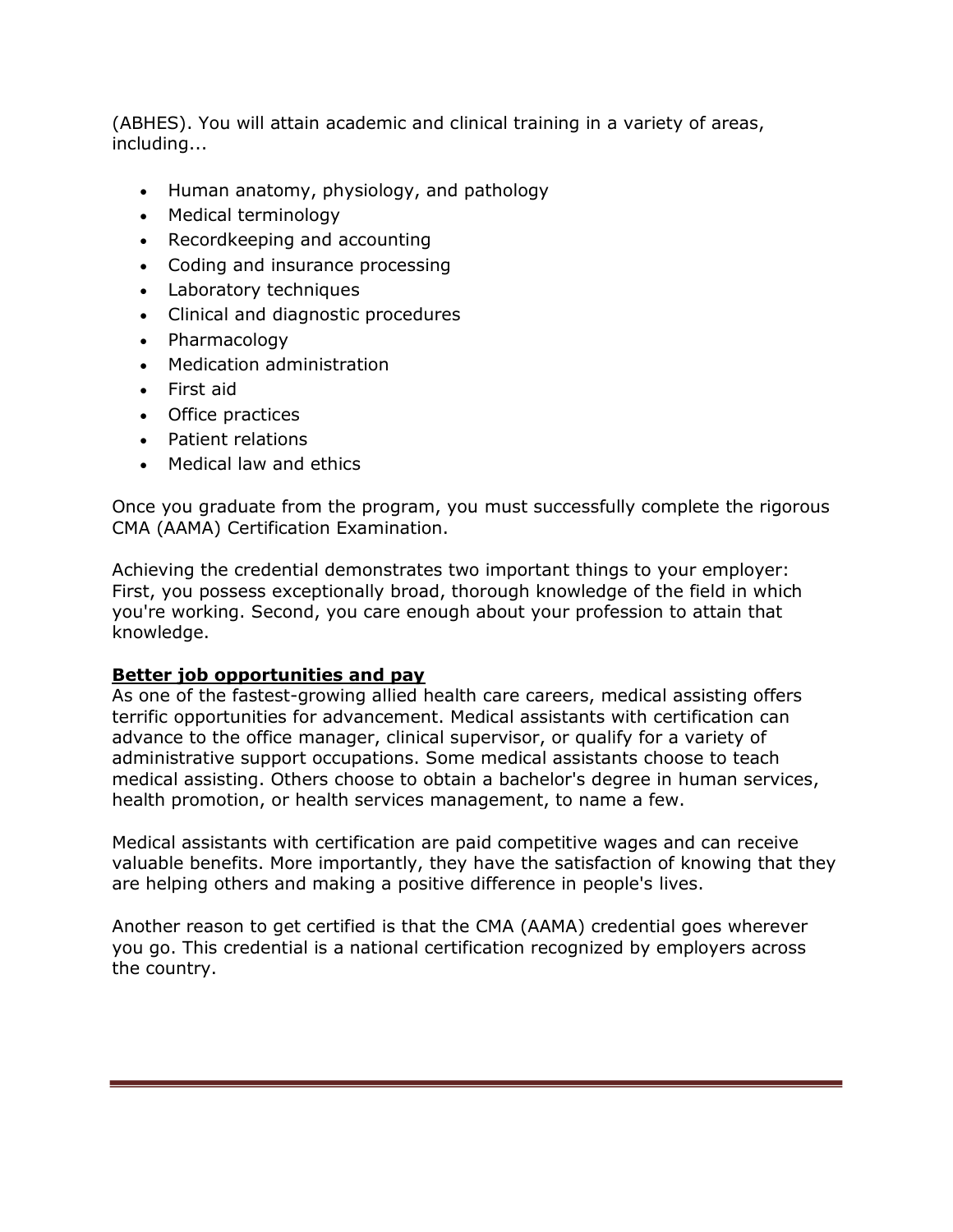#### AAMA Mission Statement

The mission of the American Association of Medical Assistants is to enable medical assisting professionals to enhance and demonstrate the knowledge, skills, and professionalism required by employers and patients; protect medical assistants right to practice; and promote effective, efficient health care delivery though optimal use of multi-skilled Certified Medical Assistants (CMA's).

#### AAMA Medical Assistant Code of Ethics

The Code of Ethics of the American Association of Medical Assistants shall set forth principles of ethical and moral conduct as they relate to the medical profession and the particular practice of medical assisting.

Members of AAMA dedicated to the conscientious pursuit of their profession, and thus desiring to merit the high regard of the entire medical profession and the respect of the public that they serve, do pledge themselves to strive always to:

- A. Render service with full respect for the dignity of humanity;
- **B.** Respect confidential information obtained through employment unless legally authorized or required by responsible performance of duty to divulge such information;
- C. Uphold the honor and high principles of the profession and accept its disciplines;
- D. Seek to continually improve the knowledge and skills of medical assistants for the benefit of patients and professional colleagues;
- E. Participate in additional service activities aimed toward improving the health and well-being of the community.

#### AAMA Medical Assistant Creed

I believe in the principles and purposes of the profession of medical assisting.

I endeavor to be more effective. I aspire to render greater service. I protect the confidence entrusted to me. I am dedicated to the care and well-being of all people. I am loyal to my employer. I am true to the ethics of my profession. I am strengthened by compassion, courage, and faith.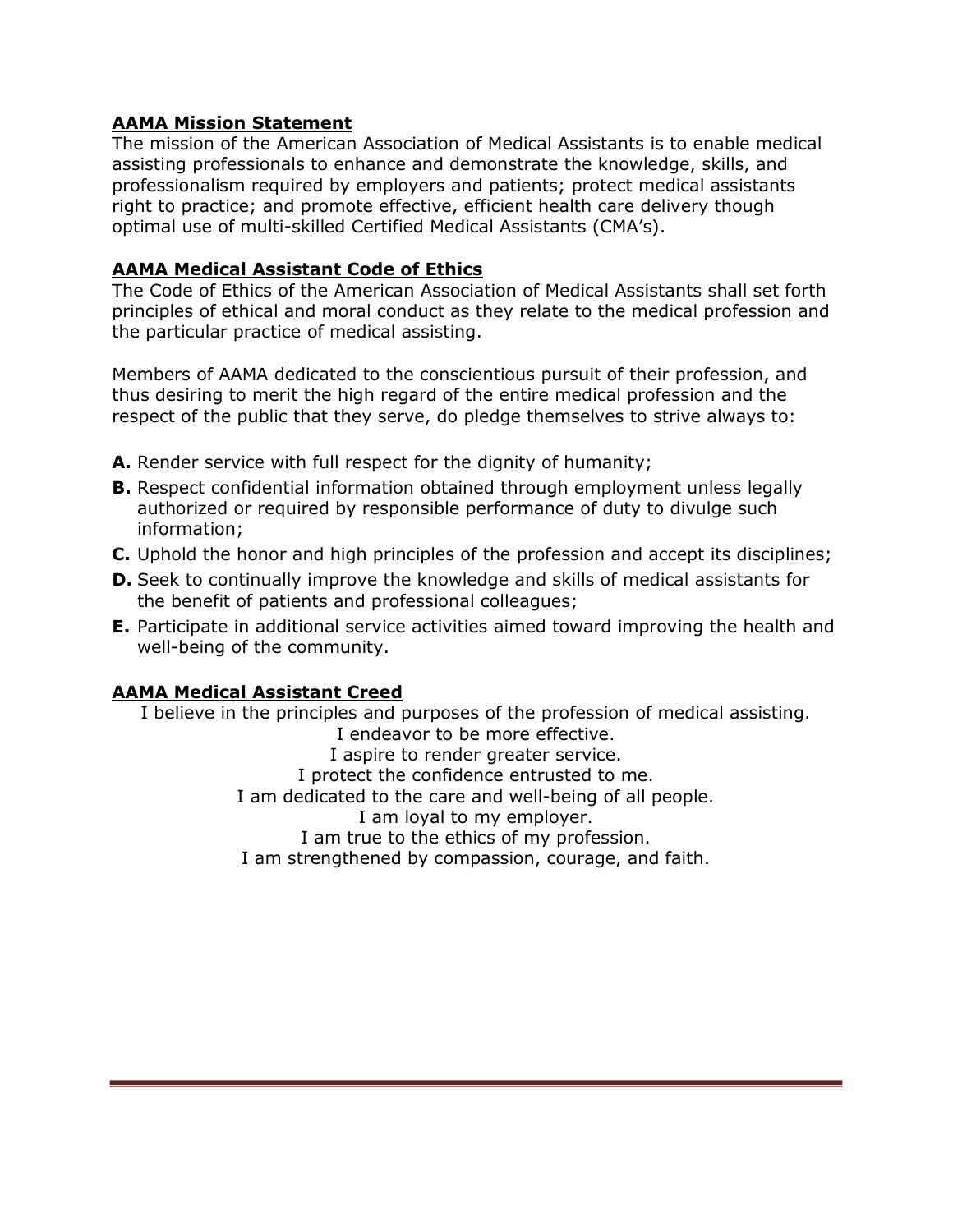# Program Goal

Ξ

Our goal is "to prepare competent entry-level medical assistant in the cognitive (knowledge), psychomotor (skills), and affective (behavior) learning domains."

# Admissions and Selection Process

All interested individuals must take the WorkKeys Applied Mathematics, Locating Information, and Reading for Information before the enrollment deadline. In conjunction with the timely completion of other application requirements, which are listed below, applicants must obtain posted (see below) WorkKeys scores to be admitted into the program.

## Preliminary Eligibility Requirements

- 1. Applicant to the program must be a graduate of a state department of education approved high school or have a GED equivalency.
- 2. Complete an application to The Career Center—Adult Technical Training Medical Assistant Program and pay the \$30 non-refundable registration fee. Complete background check.
- 3. Turn in a copy of your high school diploma or GED
- 4. Interview with Instructors and Program Manager.
- 5. Complete the WorkKeys Assessments and achieve at or above the following scores:

Applied Mathematics: 4 Graphic Literacy: 4 Workplace Documents: 5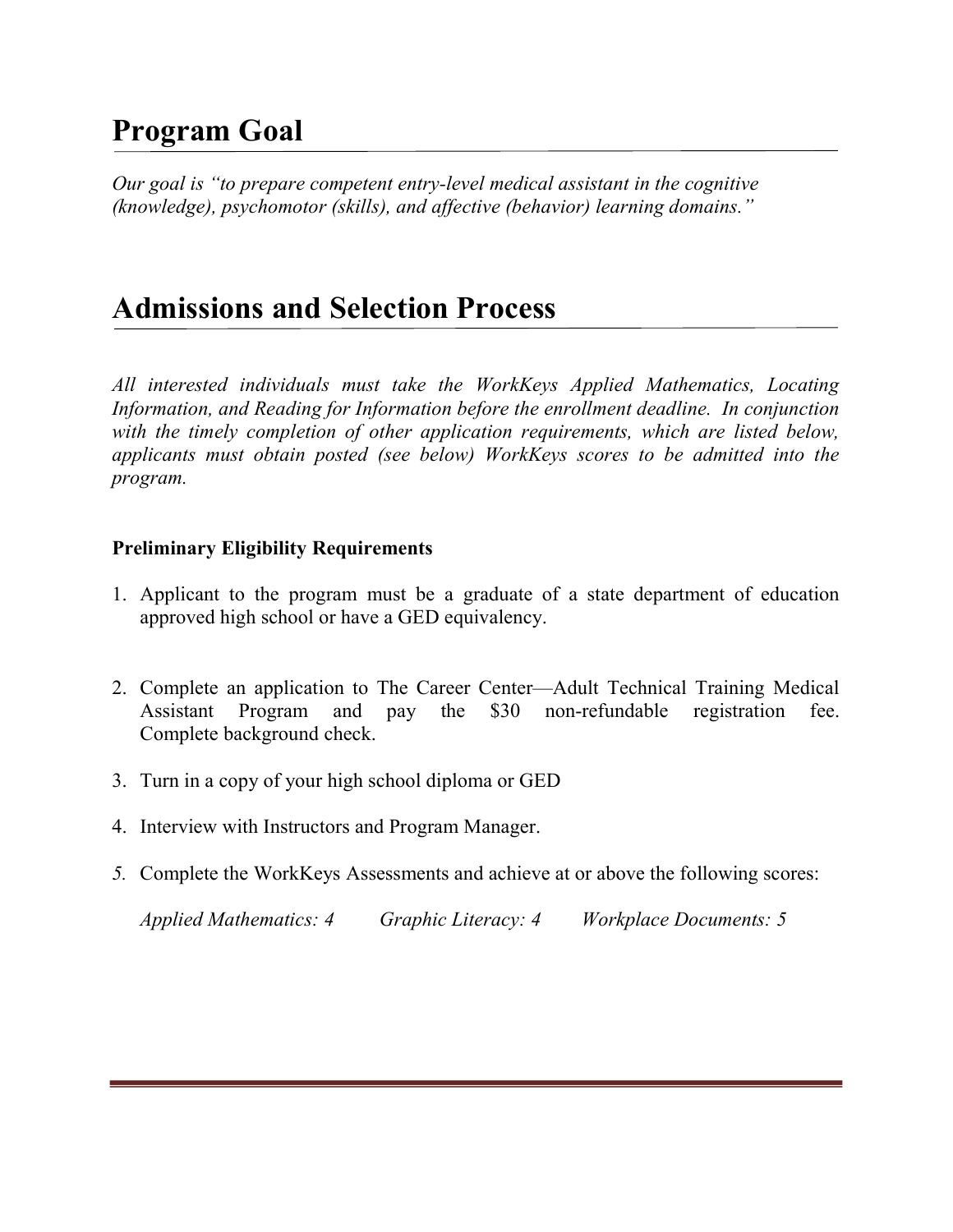## Health Assessment Certificate

A physical examination is required for the program. Proof of physicals and immunizations will only be accepted on our forms. Physical forms will be distributed in the first week of class. Day class will need to be completed before the start of the 2nd quarter and night class before the start of the  $3<sup>rd</sup>$  quarter.

#### Hepatitis B Acceptance/Declination Form and Hep B Verification Form

Students must complete the series of 3 injections. If the student has proof of the immunization or a titer that verifies immunity, either of the two will be acceptable.

## Immunization Guidelines

Proof of immunizations must be returned to the school before the start of the 2<sup>nd</sup> quarter for the day class and  $3<sup>rd</sup>$  quarter for the evening class. A TB test-two step **Mantoux.** (A TB tine test is not acceptable)

# Guidelines and Expectations

# Dress Code

Ξ

- Good personal hygiene is a must. Body, hair, clothes, and shoes must be kept clean. Use deodorant. Proper dental hygiene must be maintained as a measure of good health. Severe skin problems must receive professional attention.
- Students are required to wear scrubs as part of their professional appearance in all classes, starting the first day of class and at the clinical site: black scrub pants and red scrub top.
- No jewelry.
- Body piercing must be removed while in class and clinicals.
- Tattoos should be covered.
- Makeup and colognes should be kept to a minimum.
- No artificial nails. No nail polish.
- Long hair should be pulled away from the face, and male students should be cleanly-shaven.
- School badges will be provided and must be worn with scrubs during class.
- Closed-toe shoes are always to be worn.

# Insurance

The student is required to carry liability insurance. This mandatory insurance is purchased through The Career Center and is included in the supplies fee.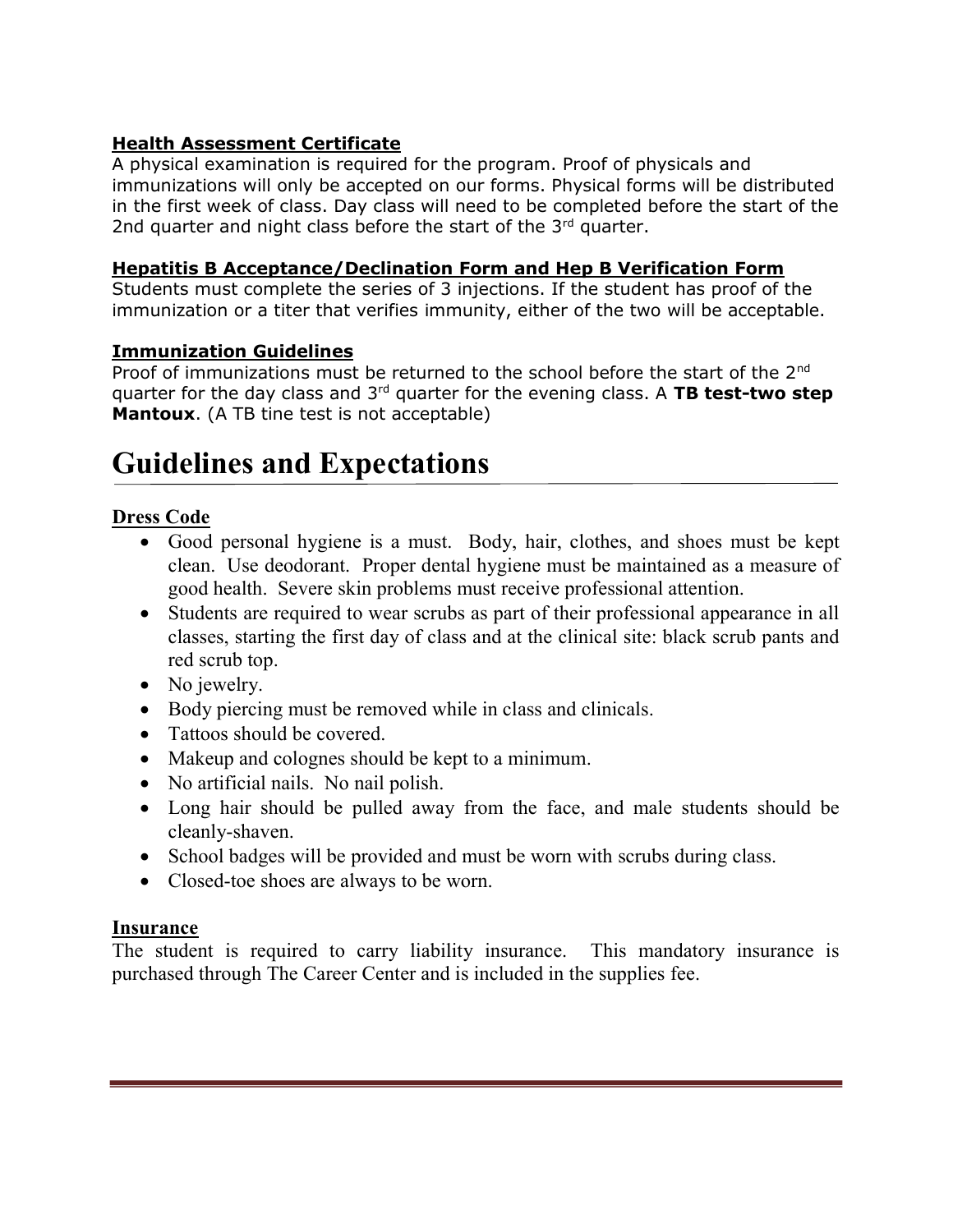# CPR Course

Proof of successful completion of an AHA CPR course must be completed before the clinical assignment. If the student does not complete the CPR course, they will not be permitted to participate in the clinical portion of the program, and therefore will not be eligible for graduation. A CPR course is offered during the program at no charge to the student.

#### Exam Requirements

All students must have physicals, shots and laser eye exams done by the specified time. No exceptions will be made. A student not completing the requirements for the  $1<sup>st</sup>$ quarter will not be able to go into the  $2<sup>nd</sup>$  quarter. Please make copies of these papers for your records before turning them into the office. All exams have to be filled out on official school papers; other documents will not be accepted.

#### Academics

Students must maintain an 80% (C) or better in each class to move on to the next quarter. If 80% (C) is not achieved, students may be dismissed from the program. All students must complete the 180-hour practicum and take the CMA certification exam through the AAMA to graduate.

#### Grading Scale

 $94-100% = A$  $87-93% = B$  $80 - 86\% = C$ 79% and below is considered failing.

Students must pass each class in order to be eligible for graduation.

#### Attendance Policy

Students must attend at least 90% of didactic/theory hours each quarter. There are no exceptions. Students not achieving 90% hours may be dismissed from the program.

Each student is expected to attend all scheduled learning experiences. Continued enrollment in the Medical Assistant Program depends, in part, on consistent attendance. In academic courses, grades are earned based on the student's attainment of the course objectives, but regular and punctual attendance is expected. Students are not permitted to make up tests. If a student is absent on a test day, a zero will be awarded.

Students are expected to stay for the entire class. Students leaving early or arriving late will have the policy time (15-minute increments) deducted from their total hours.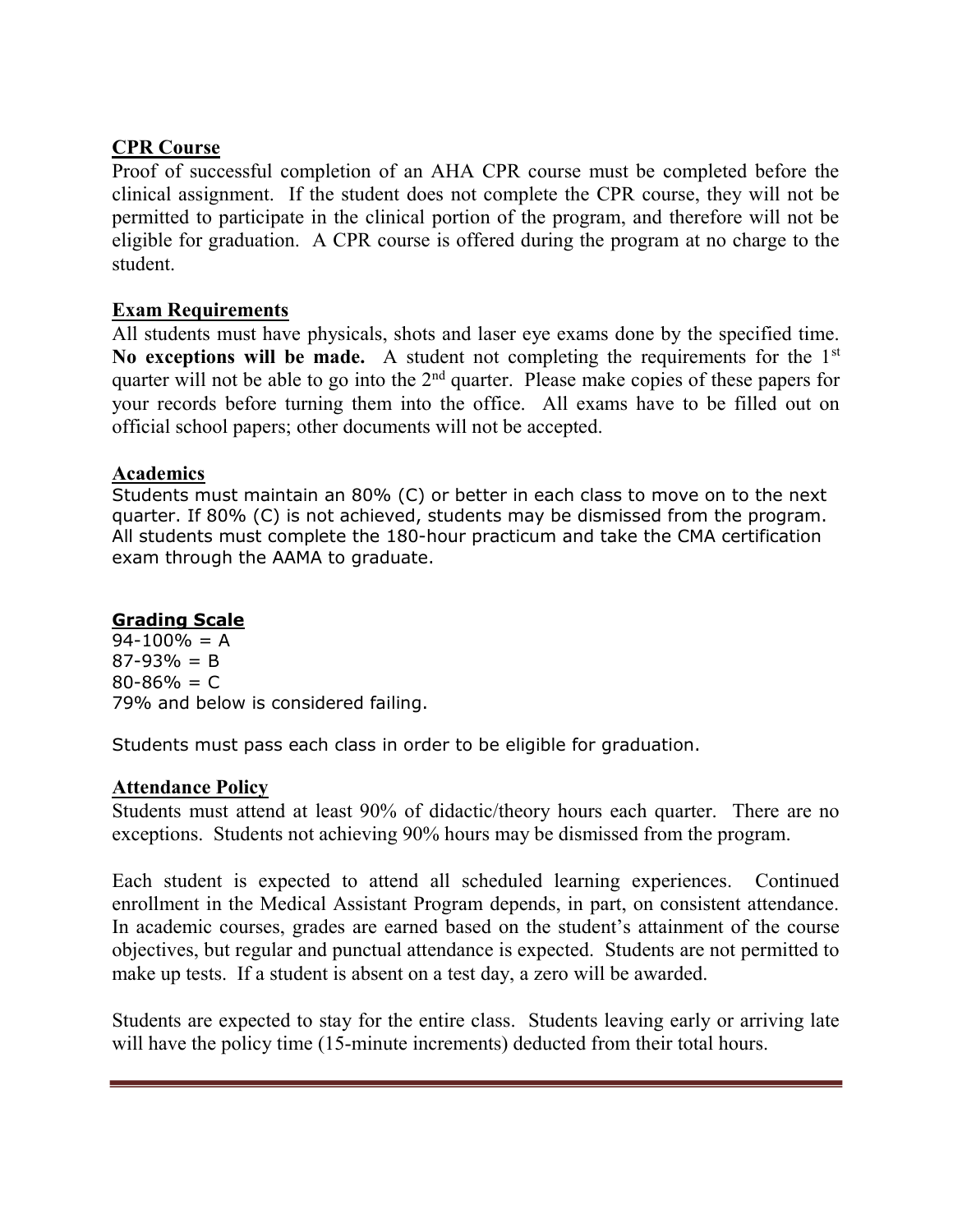Students who must miss a class are expected to notify the Career Center or the instructor in advance according to the guidelines established for the course. The Medical Programs Manager may require documentation of illness.

# Clinical Absenteeism Guidelines

Students must be in attendance for all clinical days. If a student is going to be absent from clinicals, the student must notify the Career Center, clinical instructor, and hospital of the absence one hour before scheduled clinical time begins. The missed clinical day must be made up within two weeks with the career centers permission. Failure to make up missed a clinical day or missing more than one clinical day will result in dismissal from the program.

Students are not permitted to carry cell phones while in the clinical setting. Carrying a cell phone or smartwatch while in the clinical setting will result in disciplinary action.

Students are responsible for completing all clinical rotation forms and obtaining a signature from the clinical preceptor they were assigned.

If classroom classes are canceled due to inclement weather, students will be required to make up these hours at the discretion of the instructor and advisor.

#### Student Conduct and Responsibility

Transportation to class and to the practicum site is the responsibility of the student. It is also the responsibility of the student to arrive to class and to the practicum site on time and prepared. Since the practicum experience is a directed practice, the student must attend each scheduled day at the site. It is expected of the student to treat fellow classmates, peers, instructors, patients, and clinical practicum supervisors with respect and in a professional manner. Confidentiality of the patient's medical record and classroom conversations is mandatory with no exceptions. The student is legally accountable for the services they provide to the patient; therefore, the student must adhere to high moral and medical ethics.

No cell phone use is permitted during class time. Texting in class will not be tolerated. If you cannot abide by the request, all students will be asked to deposit their phones in a basket on the front table as you enter the room. You may use your phone during breaks outside the building.

Please place all books, backpacks, purses, etc. on the floor during testing. You are not permitted to leave the classroom during tests. Any blank answers will be counted as wrong answers. Read all questions and answers thoroughly before answering.

#### Student Concerns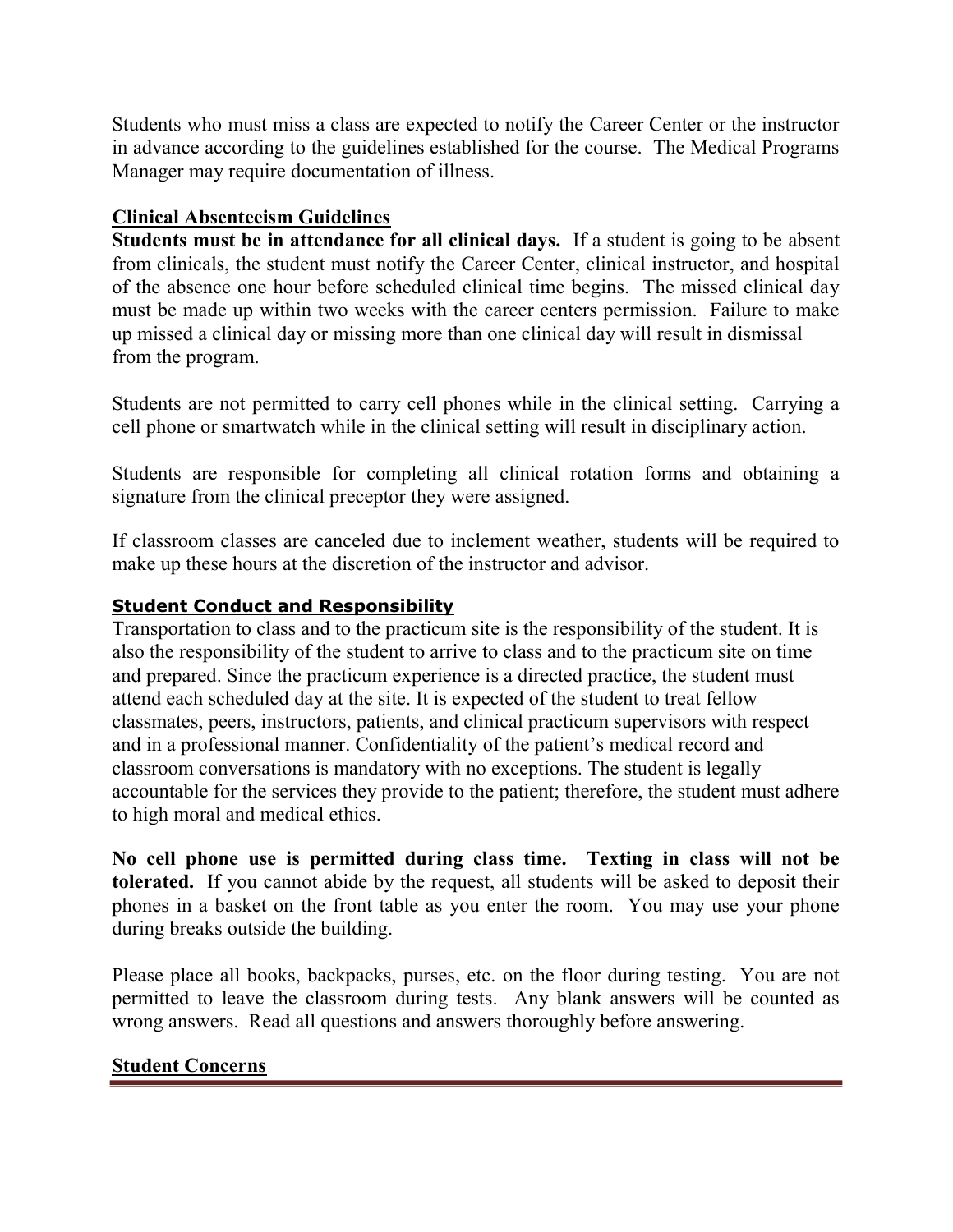Students who have complaints or concerns about the program must take the following steps:

- 1. Discuss the problem with your instructor
- 2. Discuss the problem with the Medical Programs Coordinator
- 3. Discuss the problem with the Adult Technical Training Director.

# Probation Defined

Probation is a trial period of 30 days in which the student must improve or be withdrawn from the program. The Medical Programs Coordinator for the following reasons may place a student on probation in the Medical Assistant Program:

- 1. Academic failure at mid-term
- 2. Unsatisfactory performance in the clinical setting
- 3. Unsafe or unprofessional practice
- 4. Lack of attendance
- 5. Tardiness
- 6. Breach of confidentiality
- 7. Poor conduct as defined in the Adult Technical Training Student Handbook
- 8. Failure to bring assigned books and materials to class
- 9. Not in uniform
- 10. Cheating on tests, homework, or clinical papers.
- 11. Having a poor and unprofessional attitude in the classroom and clinical site.

# Policy on Academic Honesty

All students are required to maintain academic honesty in all aspects of the educational process. Academic dishonesty includes but not limited to falsification of information, cheating on a test and assignments, plagiarism, and collusion of any forms of dishonesty and will result in dismissal from the program.

- Falsification of information includes:
	- o Student admission forms
	- o Student health forms
	- o Student clinical records
- Cheating includes:
	- o Copying from another student's test paper
	- o Using materials during a test, not authorized by the instructor
	- o Knowingly obtaining, using, buying, selling, transporting, or soliciting in whole or part of the contents of an unadministered or administered test material
	- o Bribing any other person to obtain test materials or information
	- o Falsifying test results